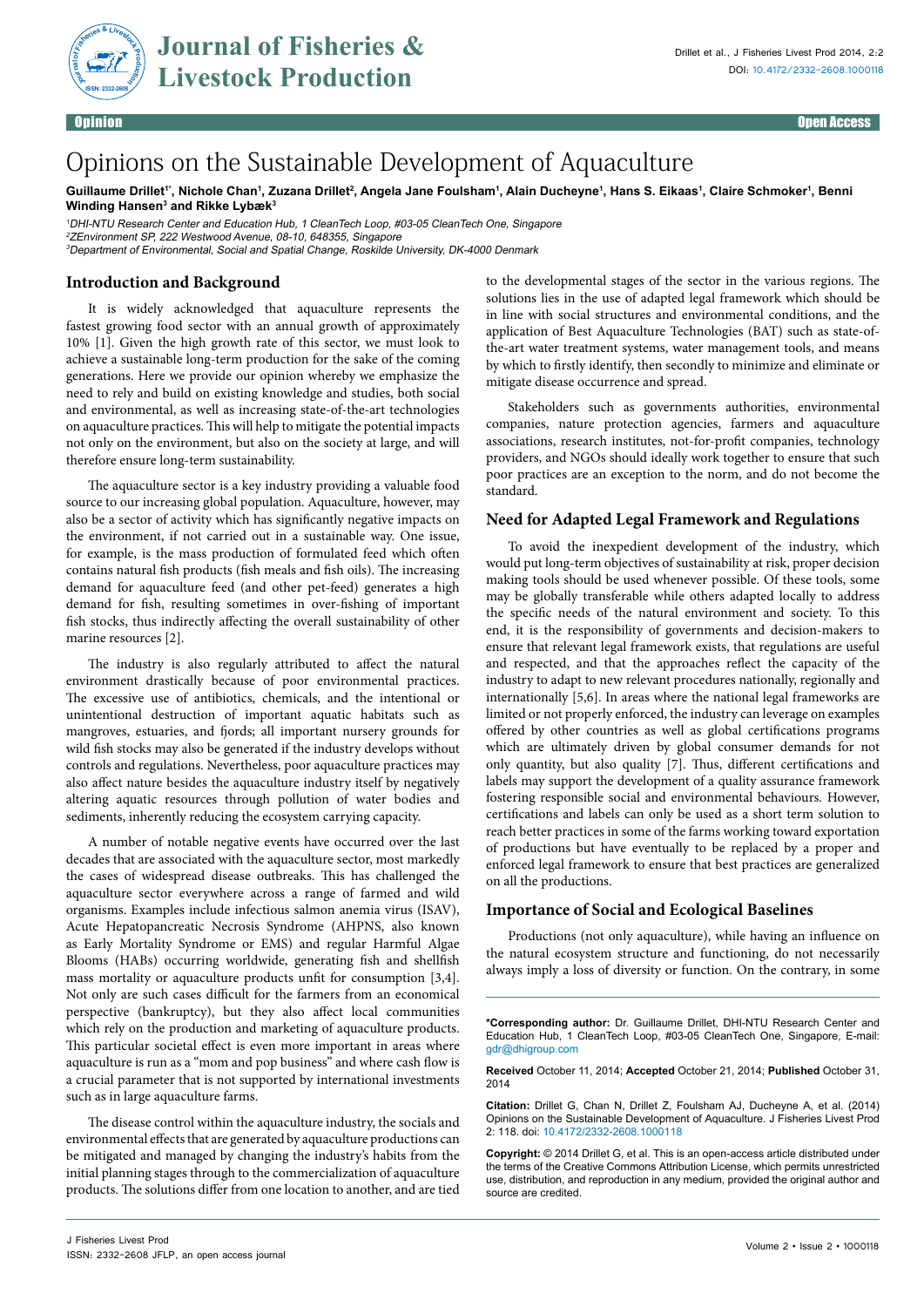cases, extensive management may become a source of high biodiversity [8] while abandoned farmed areas depict a loss of biodiversity [9]. By environmental impacts, we mean not only biodiversity shift as an exhaustive list of species present or absent from ecosystems but rather a combination of impacts on the environment and the society.

Aquaculture as a key industry supporting the economy is relatively new in some regions of the world. Interestingly, aquaculture is not perceived the same way in areas where it has had a long-term persistence as compared to areas where it has been limited to a few niche products responsible for small economy. This presents a good example showing how strongly we are affected by our own perception whereby points of reference change over time and place, an important consideration when establishing a conservation baseline [10]. Extensively managed land farming habitats are recognized as socially important and are supported financially in many countries because they are considered as a traditional, cultural, and natural heritage. We believe that aquaculture will also, in due time, be part of the 'conservation baseline'. However, in order to achieve such a standing, the industry first has to prove that this food production is sustainable by ensuring that the environmental carrying capacity is not exceeded, causing defined negative environmental impacts, and also by ensuring a good quality and quantity of product along the entire production chain.

#### **Planning and Impact Assessments**

In terms of environmental planning and management, we support the idea that whenever possible, formal Environmental Impact Assessment (EIA) should be carried out prior to development of new productions as well as around existing productions where environmental management has not been undertaken or not applied properly. These studies could help ensure that the impacts generated by future productions would not affect the environment in such a way that the resources would be permanently depleted, or the ecosystem function is not dramatically or adversely affected, or unable to recover post-production (if ever discontinued).

In aquaculture, considering finfish, shellfish, as well as other nonfish species, a formal EIA should include consideration of the existing environmental baseline as a basis for the assessment of scenarios for production including type of farmed organisms, quantity and production systems used, resource usage, as well as the more familiar and well-known environmental challenges such as nutrient loading. In particular, environmental assessments of facilities should be analysed and compared to the evaluated carrying capacity of the ecosystem to ensure sustainability [11]. Moreover, a thorough risk assessment covering aspects such as disease, parasites, genetic pollution, etc. should be mandatory. Further, technologies to be implemented should be assessed within a management framework where the environmental carrying capacity is evaluated; this should include whether other types of agro-industry could be connected to the specific aquaculture production (such as mechanical and chemical water treatment, or the use of aquaponics). Such studies are challenging because of the cumulative and often irreversible nature of such impacts and the multiple users with overlapping and conflicting demands on the resources within any given area. This implies that one must evaluate all other sources of alteration for the particular environment to categorise those related to the aquaculture development alone, differentiating them from other impacts and make informed value judgements before arriving at any range of possible solutions and conclusions. Other users of the water resource, such as other aquaculture farms, industries, ports and shipping, tourism developments, and local inhabitants, should be entitled to use the resource sustainably, and this is commonly regulated through practices such as Integrated Coastal Zone Management

(ICZM), covering both the marine and terrestrial interfaces in question. We do believe that this is a proper approach to sustainability, but this is a wider planning tool and not only to be managed by aquaculture stakeholders [12,13].

Nevertheless, aquaculture stakeholders and farmers sharing common resources should first initiate and then take part into Aquaculture Zone Management Programs (AZMP), where after the signature of an agreement or memorandum of understanding (MOU), a minimum of information sharing about the state of their production, nutrient discharge and disease control may be used to ensure beneficial consistency of management throughout all sites, that the carrying capacity of the ecosystem is not exceeded, and that in the event of breakout of disease spread, can be controlled. These types of programs may be occasionally costly and not necessarily easy to put in place, but they protect the industry from negative environmental issues from an early stage, and help to develop and share a common communication line with both neighbours and consumers alike. On a day-to-day practice, farmers taking part in AZMP can share information through databases and geographical web-based /mobile tools to visualise in real time, or in forecast mode, the water quality of their production sites (e.g. Decision Support Systems (DSS)). Early and integrative spatial planning tools used in ICZM and AZMP allow for efficient use of space, but also ensure that new or existing developments do not damage crucial ecological habitats.

#### **Use of Technologies**

The aquaculture industry needs to guarantee its sustainable future development by ensuring that the consumer demands are respected, while respecting the societal and environmental needs. We believe that in implementing new procedures and approaches, which address both practical and economic issues, the industry will grow sustainably without being limited by environmental and societal constraints. We support the rapid and intelligent implementation of state-of-the-art BAT ensuring cleaner and safer production [14]. Whether the productions are situated on land or at sea, there is a possibility to integrate water treatment systems and protocols to improve the quality of the water used in production as well as quality of the effluent discharged back in the environment (sludge and nutrient removal). Water discharges containing nutrients, such as phosphorus and nitrogen, can also be utilized as fertilizers to support additional production of crops for human or animal consumption, possibly in aquaponic systems where no soil is needed [15]. This would reduce the environmental impacts of the primary aquaculture production and create synergies to new products, and thus additional employment opportunities.

Nevertheless, water treatment systems used may well be driven one more level up in terms of control by generalising the use of recirculated aquaculture systems (RAS), where the same water is used again, recirculated, and continuously rinsed in the production system. Fully recirculated systems may re-use 90-95% of the water in the farm minimizing the volume discharged [16]. However, such systems may not be needed in areas with good water resources and optimal water quality, and where the production site and size have been planned properly to ensure that the carrying capacity of the environment is not reached. In such areas, less advanced technological solutions might be sufficient to obtain an environmentally acceptable aquaculture production.

#### **Conclusions and Future Developments**

Finally we advocate that investment in research is crucial to diversify the number of species raised in aquaculture production; this should be done through the improvement of live feed technologies and